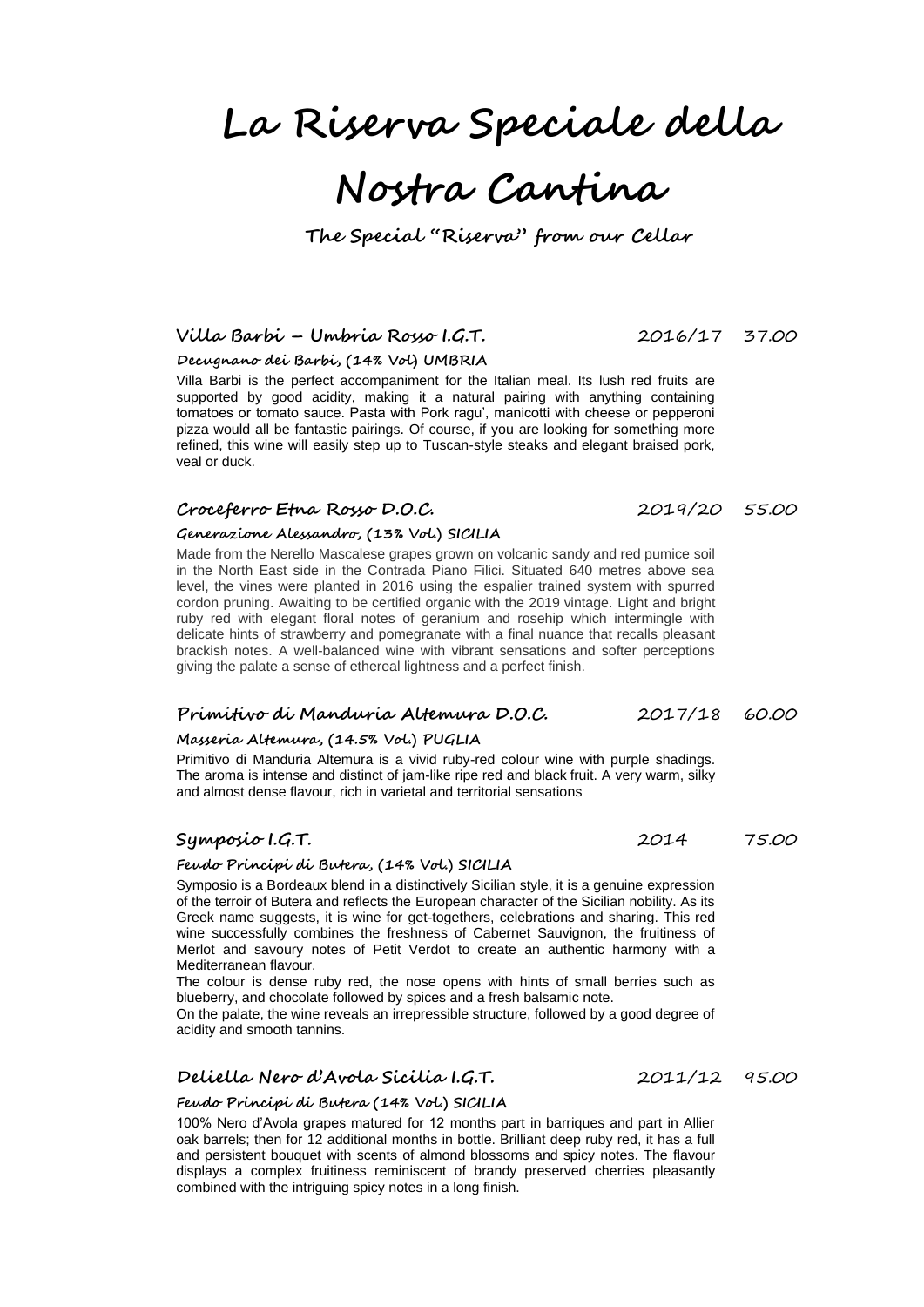# **Quatr Nas Langhe Rosso D.O.C.** 2011 115.00

#### **Podere Rocche dei Manzoni, (14.5% Vol.) PIEMONTE**

Produced from grapes grown in Rocche dei Manzoni's vineyards, all located in Monforte d' Alba, the wine is aged in wood with a further bottle refinement. A great, sumptuous wine, delicate and elegant, with intense ruby red colour, noble nose revealing fine floral notes. On the palate, it is assertive with dense, silky tannins and a nice acidity.

# **San Giorgio, Umbria Rosso I.G.T.** 2017 88.00

#### **Lungarotti, (14.% Vol.) UMBRIA**

Sam Giorgio is a blend of Cabernet Sauvignon, Canaiolo and Sangiovese. After the fermentation in stainless steel, the wine spends 12 months in barrique and over 8 years in the bottle. The result is a red wine with depth and soul with aromas of berries, walnuts and chocolate and a full body. The taste is round and velvety with a delicious finish.

# **Marchese di Villamarina Alghero D.O.C.** 2014 135.00

### **Sella & Mosca, (13.5% Vol) SARDEGNA**

This Cabernet Sauvignon from the Tenuta I Piani, is a contemporary legend despite limited production. Aged for 18 months in barrique, this full ruby wine has a deep, herby bouquet and rich, velvety, warm flavour.

# **Barbaresco D.O.C.G. "Vanotu"** 2001/02 153.00

#### **Pellissero, (14% Vol.) PIEMONTE**

Barbaresco is one of Italy's great wines from the north western Piemonte region. This in particular is entirely produced from a single vineyard located at about 350mt of altitude with a composition of the soil, predominantly calcareous. The wine ages in barrique for eighteen months and in bottles for nine months. The result is a complex wine, ruby red in colour, with fruity notes of raspberries and cherries, harmoniously combined with soft wooden sensations like that of vanilla.

**"Super Tuscan Wines"**

# **Banditella Rosso di Montalcino D.O.C.** 2014/15 65.00

#### **Col d'Orcia, (14.5% Vol.) TOSCANA**

It is a new vineyard where clones of Sangiovese that have been selected over the past ten years provide the basis for one of the most excellent expressions of Brunello. A wine that combines the great structure and longevity of the Brunello with the freshness and readiness of Rosso di Montalcino. Rich, massive, with intense, inviting fruit, elegantly supported by the noble tannin and by the spices deriving from oak creating a harmonic impact.

# **Sassoalloro V.D.T.** 2012/13 75.00

#### **Biondi Santi, (13.5% Vol.) TOSCANA**

Sassoalloro is a delicious, vividly modern, fruit-driven, violet perfumed wine made from Brunello aged in a combination of barrique and botte; warm and persistent with balanced nose and palate and an exceptional full-bodied texture.

# **Tignanello** 2013 170.00

### **Famiglia Antinori, (13.5% Vol.) TOSCANA**

The original Super-Tuscan, Tignanello is produced exclusively from the Tignanello vineyard. It is a blend of 80% Sangiovese, 15% Cabernet Sauvignon and 5% cabernet Franc. The wine is intensely fruity and complex on the nose, with hints of wood. The body is full, rich and complex in the mouth with exceptional structure and a lengthy finish.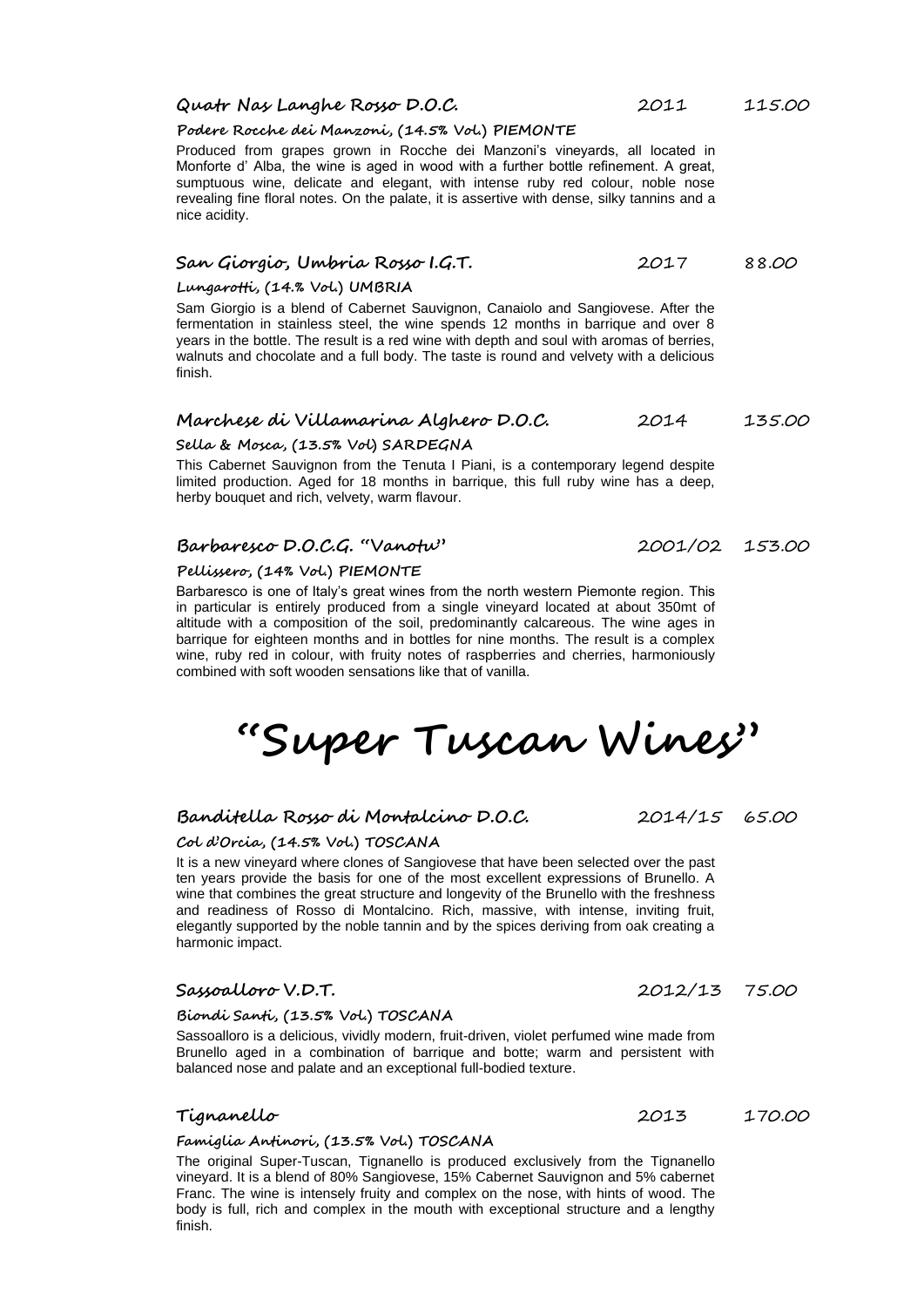Composition of the wine: 56% Cabernet Sauvignon – 27% Merlot – 10% Cabernet Franc – 7% Petit Verdot.

# **Flaccianello della Pieve** 2017 250.00

# **Fontodi, (15% Vol.) TOSCANA**

Flaccianello is made from a selection of the best grapes from the best parts of the Fontodi vineyards in the Conca d'Oro, at the heart of Chianti Classico.

This Sangiovese is bright, ruby red in colour. On the nose, aromas of ripe dark cherries, violets and plums, complemented by a hint of spice. This wine has wonderful structure and the palate is typically rich and full complemented by racy acidity and characteristically fine, supple tannins. The finish is flavourful and persistent.

# **Galatrona** 2017 350.00

### **Petrolo, (14.5% Vol.) TOSCANA**

Galatrona is a Merlot cru from the ten-hectare vineyard Galatrona planted in during the 1990's with low vigor Bordeaux clones. This is Petrolo's flagship wine, it is extremely aromatic and has great structure. Aromas of blackcurrants and dark cherries are supported by more herbal notes of rosemary, thyme and tea leaves on the nose. Galatrona is dense and full-bodied with robust and chewy tannins. Refreshing acidity keeps the finish long and complex.

# **Promis** 2019 105.00

### **Ca' Marcanda, (14.5% Vol.) TOSCANA**

This fine property, purchased by Angelo Gaja in 1996, now has 120 hectares of vineyard and a superb winery that combines simplicity, efficiency and architectural brilliance. The 2019 Promis opens with floral aromas of wild rose and violet, then it turns into an earthier bouquet with hints of maritime pine, eucalyptus, roots, wet stones. The palate is fresh and juicy, with notes of red and black fruits – raspberry, wild strawberry and mulberry. Creamy, smooth tannins. The final is sapid with a peculiar smoky and spicy character. With its notes of rosemary, wild fennel, embers, the 2019 Promis perfectly mirrors the Mediterranean scrubland which surrounds it.

### **Bolgheri Superiore, Tenuta Guado al Tasso** 2013 180.00

# **Famiglia Antinori, (14.5% Vol.) TOSCANA**

The 2013 Guado al Tasso is a wine of great elegance and finesse, silkier and more vibrant than ever. In a cool vintage, one with a very long growing season, the Cabernet Sauvignon (50%) brought notes of aromatic herbs and mint along with crisp tannins which added length. The Merlot (27%) gave concentration and texture and ample sensations of plums and blackberries. The characterful Cabernet Franc (20%) contributed aromatic and flavour elegance, intensifying the finish and aftertaste with notes of liquorice and cassis. And, finally, the Petit Verdot (3%) combined very well with other varieties, underlining the wine's spiciness.

### **Sassicaia** 2017 360.00

### **Tenuta San Guido, Bolgheri (13.5% Vol.) TOSCANA**

A magnificent vintage, the product of a very Mediterranean yet regular season that was decidedly "Bolgheri-esque". The colour is an intense ruby-garnet and the bouquet elegant and clean with notes of wild berries that are full and elegant with balsamic hints in the background. The mouthfeel is velvety, almost silky, without any tartness, composed, fine and with a nice agile body and surprising persistence. A virtuous mix of elegance and drinkability.

Blend of grapes: 85% Cabernet Sauvignon, 15% Cabernet Franc.

# **Tenuta dell'Ornellaia, Bolgheri (14.5% Vol.) TOSCANA**

Ornellaia 2012 appears a deep ruby, and a remarkably beguiling bouquet boasts rich fruit and spices notes. The palate shows well rounded, full and generous, with glossy tannins and complete absence of any roughness. The 2012 lacks none of the proverbial concentration that distinguishes Ornellaia's great vintages, but this vintage adroitly masks that richness behind and expansive, magisterial structure, then concludes with a near-endless finish.

**Ornellaia** 2012 380.00